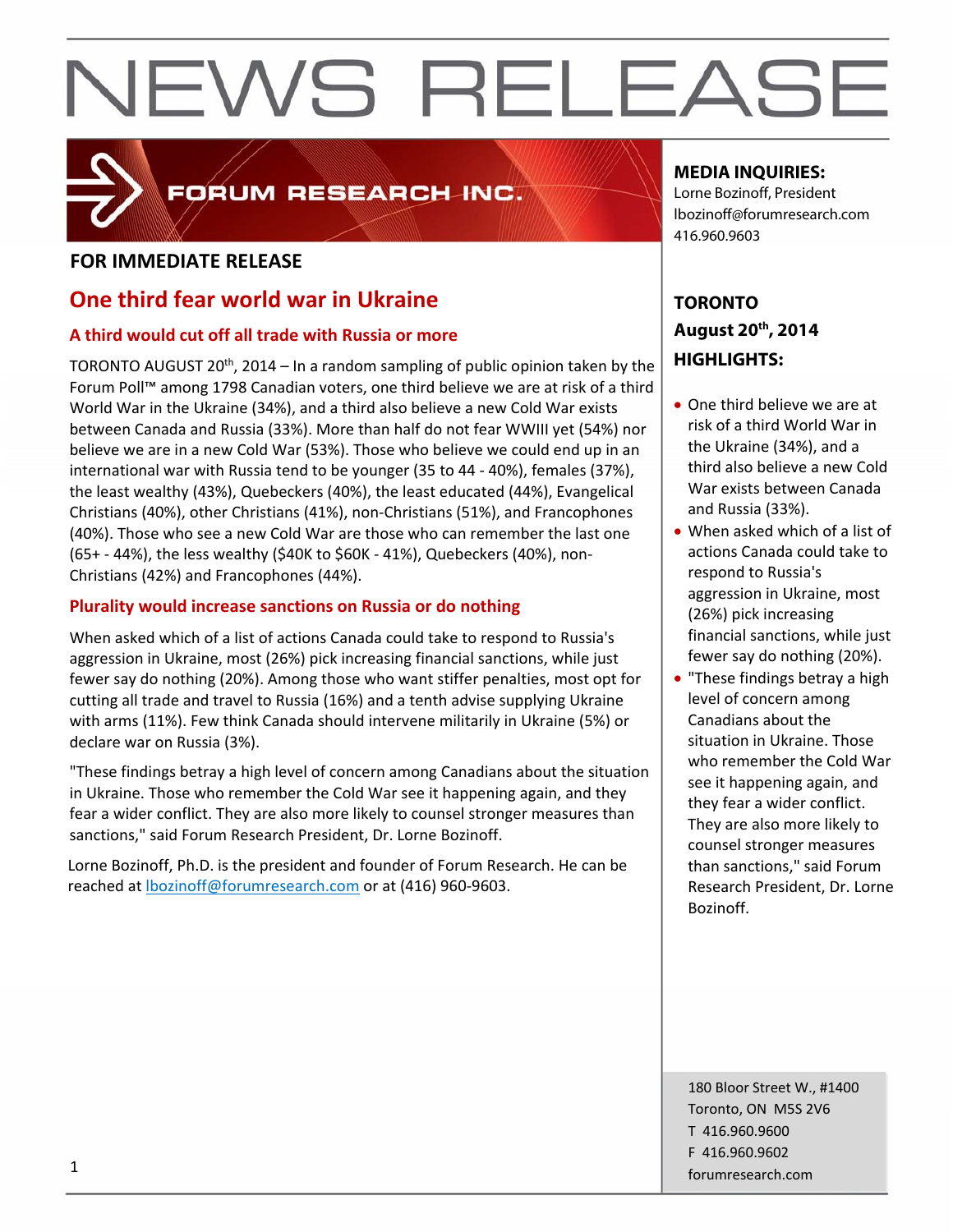# **Methodology**

The Forum Poll™ was conducted by Forum Research with the results based on an interactive voice response telephone survey of 1798 randomly selected Canadians 18 years of age and older. The poll was conducted on August 18‐19th, 2014.

**FORUM RESEARCH INC.** 

Results based on the total sample are considered accurate ±2%, 19 times out of 20. Subsample results will be less accurate. Margins of error for subsample (such as age, gender) results are available at www.forumresearch.com/samplestim.asp

Where appropriate, the data has been statistically weighted by age, region, and other variables to ensure that the sample reflects the actual population according to the latest Census data.

This research is not necessarily predictive of future outcomes, but rather, captures opinion at one point in time. Forum Research conducted this poll as a public service and to demonstrate our survey research capabilities. Forum houses its poll results in the Data Library of the Department of Political Science at the University of Toronto.

With offices across Canada and around the world, 100% Canadian‐owned Forum Research is one of the country's leading survey research firms. This Forum Poll™and other polls may be found at Forum's poll archive at www.forumresearch.com/polls.asp

#### **MEDIA INQUIRIES:**

Lorne Bozinoff, President lbozinoff@forumresearch.com 416.960.9603

**TORONTO August 20th, 2014** 

180 Bloor Street W., #1400 Toronto, ON M5S 2V6 T 416.960.9600 F 416.960.9602 example to the contract of the contract of the contract of the contract of the contract of the contract of the contract of the contract of the contract of the contract of the contract of the contract of the contract of the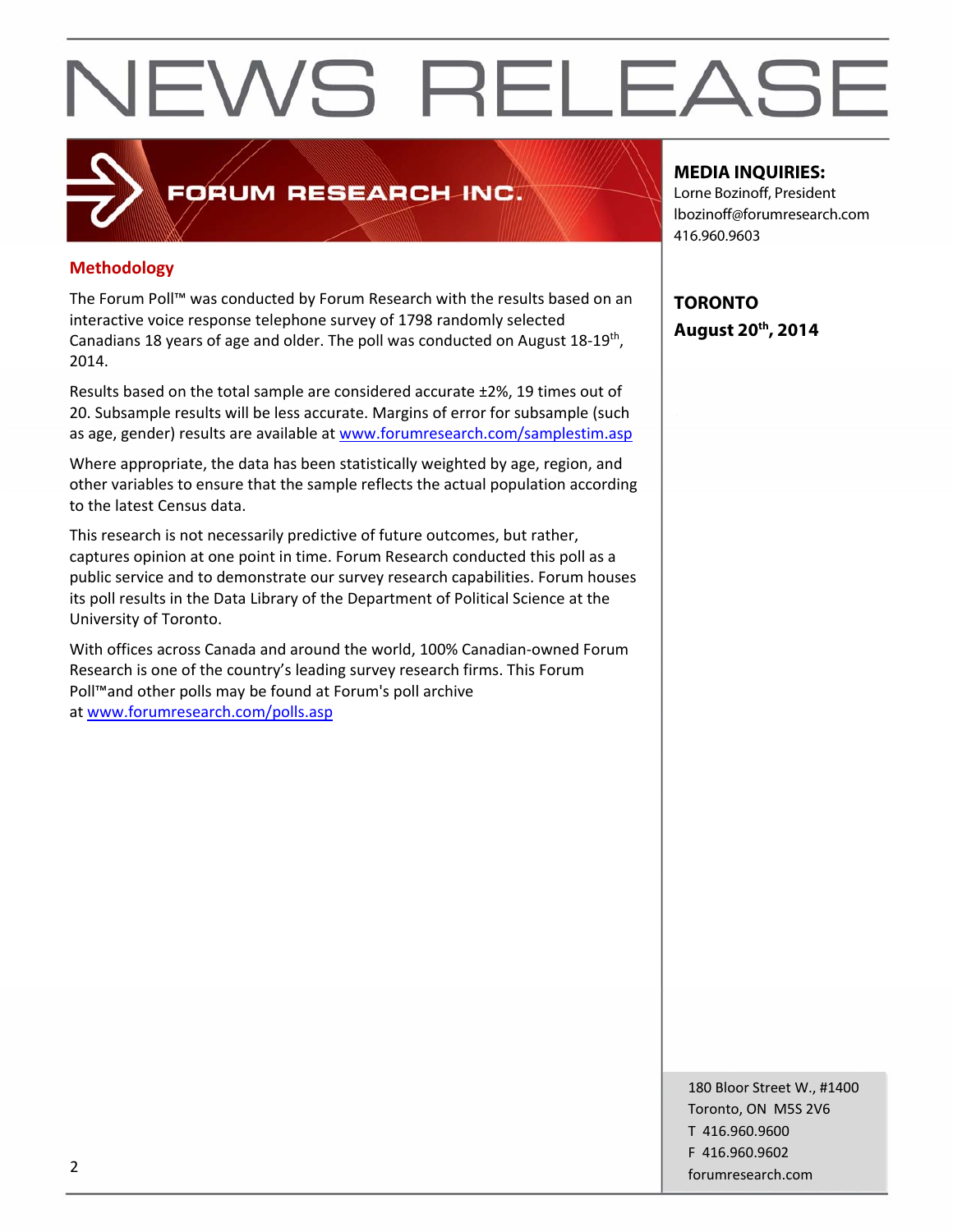

#### *New World War Risk*

*'Do you believe we are at risk of a new World War in Ukraine or not?'*

#### *[All Respondents]*

#### *Age / Gender*

| %                                                 | <b>Total</b> | $18 -$<br>34 | $35 -$<br>44 | 45-<br>54 | $55 -$<br>64 | $65+$ | <b>Male</b> | Female |
|---------------------------------------------------|--------------|--------------|--------------|-----------|--------------|-------|-------------|--------|
| Sample                                            | 1798         | 121          | 172          | 336       | 491          | 678   | 878         | 920    |
| Think we are at risk of a new<br><b>World War</b> | 34           | 34           | 40           | 29        | 34           | 31    | 31          | 37     |
| Do not think we are at risk of a<br>new World War | 54           | 53           | 54           | 59        | 51           | 54    | 62          | 47     |
| Don't know                                        | 12           | 13           | 5            | 11        | 15           | 15    |             | 16     |

#### *Region / Language*

| %                                                    | <b>Total</b> | Atl | Que | <b>ON</b> | Man/Sask | AB  | <b>BC</b> | <b>English</b> | <b>French</b> |
|------------------------------------------------------|--------------|-----|-----|-----------|----------|-----|-----------|----------------|---------------|
| Sample                                               | 1798         | 132 | 440 | 626       | 144      | 190 | 266       | 1408           | 390           |
| Think we are at risk of<br>a new World War           | 34           | 23  | 40  | 33        | 26       | 32  | 35        | 32             | 40            |
| Do not think we are at<br>risk of a new World<br>War | 54           | 52  | 52  | 54        | 65       | 58  | 55        | 55             | 52            |
| Don't know                                           | 12           | 25  | 8   | 13        | 9        | 10  | 10        | 13             | 8             |

#### *Federal Vote Preference*

| %                                                        | <b>Total</b> | <b>Cons</b> | Lib | <b>NDP</b> | Green | <b>Bloc</b> | <b>Other</b><br><b>Parties</b> |
|----------------------------------------------------------|--------------|-------------|-----|------------|-------|-------------|--------------------------------|
| Sample                                                   | 1798         | 542         | 649 | 274        | 110   | 74          | 69                             |
| Think we are at risk of a new World<br>War               | 34           | 32          | 32  | 39         | 39    | 36          | 42                             |
| Do not think we are at risk of a new<br><b>World War</b> | 54           | 56          | 59  | 53         | 43    | 57          | 49                             |
| Don't know                                               | 12           | 12          | 10  | 8          | 18    | 7           | 10                             |

#### **MEDIA INQUIRIES:**

Lorne Bozinoff, President lbozinoff@forumresearch.com 416.960.9603

## **TORONTO August 20th, 2014**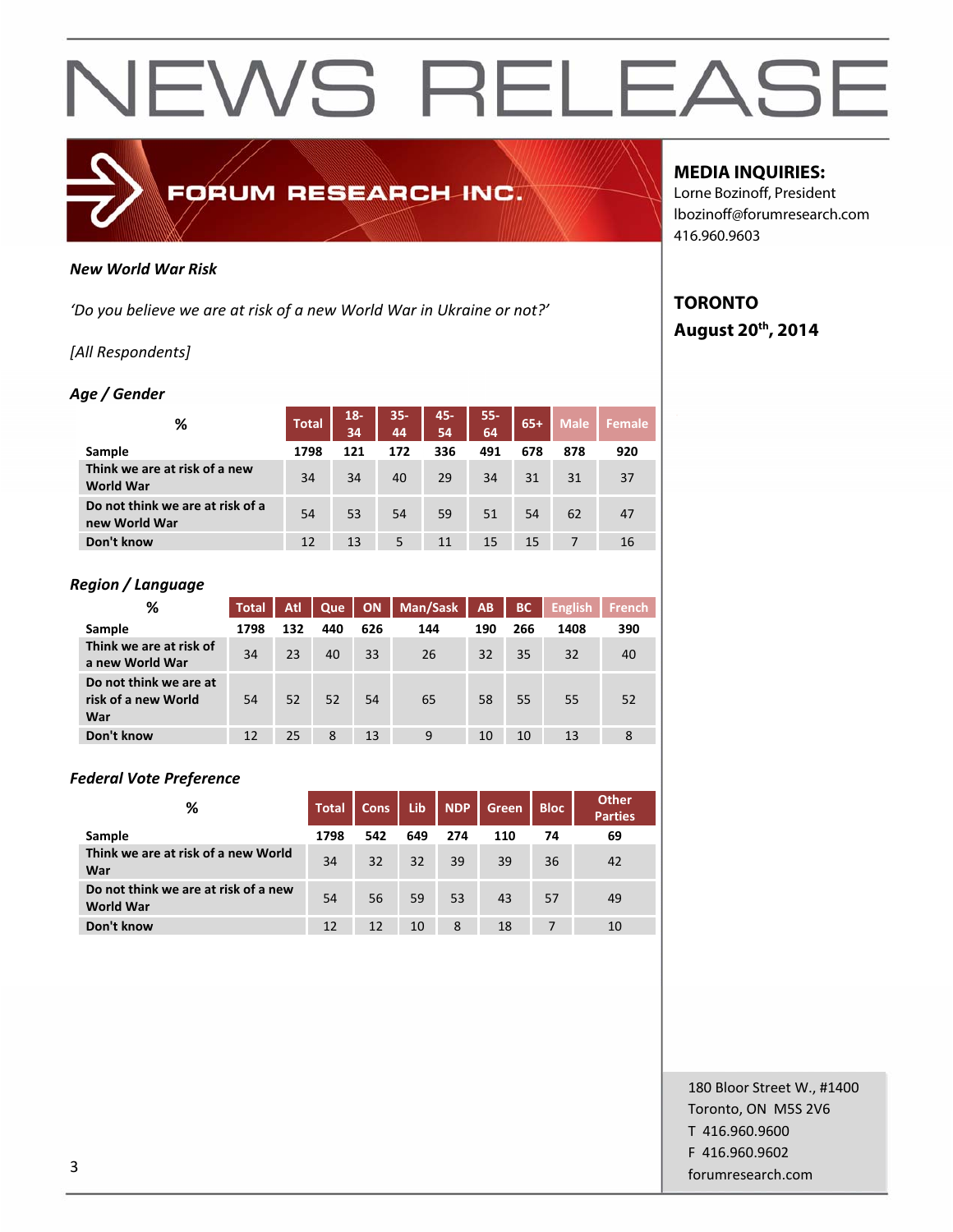FORUM RESEARCH INC.

#### *Education*

| %                                                    | <b>Total</b> | <b>Secondary</b><br>school or less | Some college<br>or university | <b>Completed</b><br>college or<br>university | Post<br>graduate<br><b>studies</b> |
|------------------------------------------------------|--------------|------------------------------------|-------------------------------|----------------------------------------------|------------------------------------|
| Sample                                               | 1798         | 435                                | 482                           | 591                                          | 290                                |
| Think we are at<br>risk of a new<br>World War        | 34           | 44                                 | 39                            | 30                                           | 20                                 |
| Do not think we<br>are at risk of a<br>new World War | 54           | 40                                 | 48                            | 59                                           | 72                                 |
| Don't know                                           | 12           | 16                                 | 13                            | 10                                           | 8                                  |

### **MEDIA INQUIRIES:**

Lorne Bozinoff, President lbozinoff@forumresearch.com 416.960.9603

# **TORONTO August 20th, 2014**

### *Religion*

| %                                                                   | <b>Tota</b><br>ı | <b>Christia</b><br>$\mathsf{n}$ | Protestan<br>t Christian | <b>Evangelica</b><br>I Christian | Catholi<br>$\mathbf{c}$ | <b>Other</b><br><b>Christia</b><br>$\mathsf{n}$ | Non-<br><b>Christia</b><br>$\mathsf{n}$ | <b>Non</b><br>e |
|---------------------------------------------------------------------|------------------|---------------------------------|--------------------------|----------------------------------|-------------------------|-------------------------------------------------|-----------------------------------------|-----------------|
| Sampl<br>e                                                          | 1798             | 1292                            | 471                      | 66                               | 620                     | 135                                             | 96                                      | 410             |
| <b>Think</b><br>we are<br>at risk<br>of a<br>new<br>World<br>War    | 34               | 37                              | 33                       | 40                               | 38                      | 41                                              | 51                                      | 23              |
| Do not<br>think<br>we are<br>at risk<br>of a<br>new<br>World<br>War | 54               | 49                              | 49                       | 37                               | 51                      | 48                                              | 44                                      | 69              |
| Don't<br>know                                                       | 12               | 14                              | 18                       | 23                               | 12                      | 11                                              | 6                                       | 9               |

180 Bloor Street W., #1400 Toronto, ON M5S 2V6 T 416.960.9600 F 416.960.9602 example to the contract of the contract of the contract of the contract of the contract of the contract of the contract of the contract of the contract of the contract of the contract of the contract of the contract of the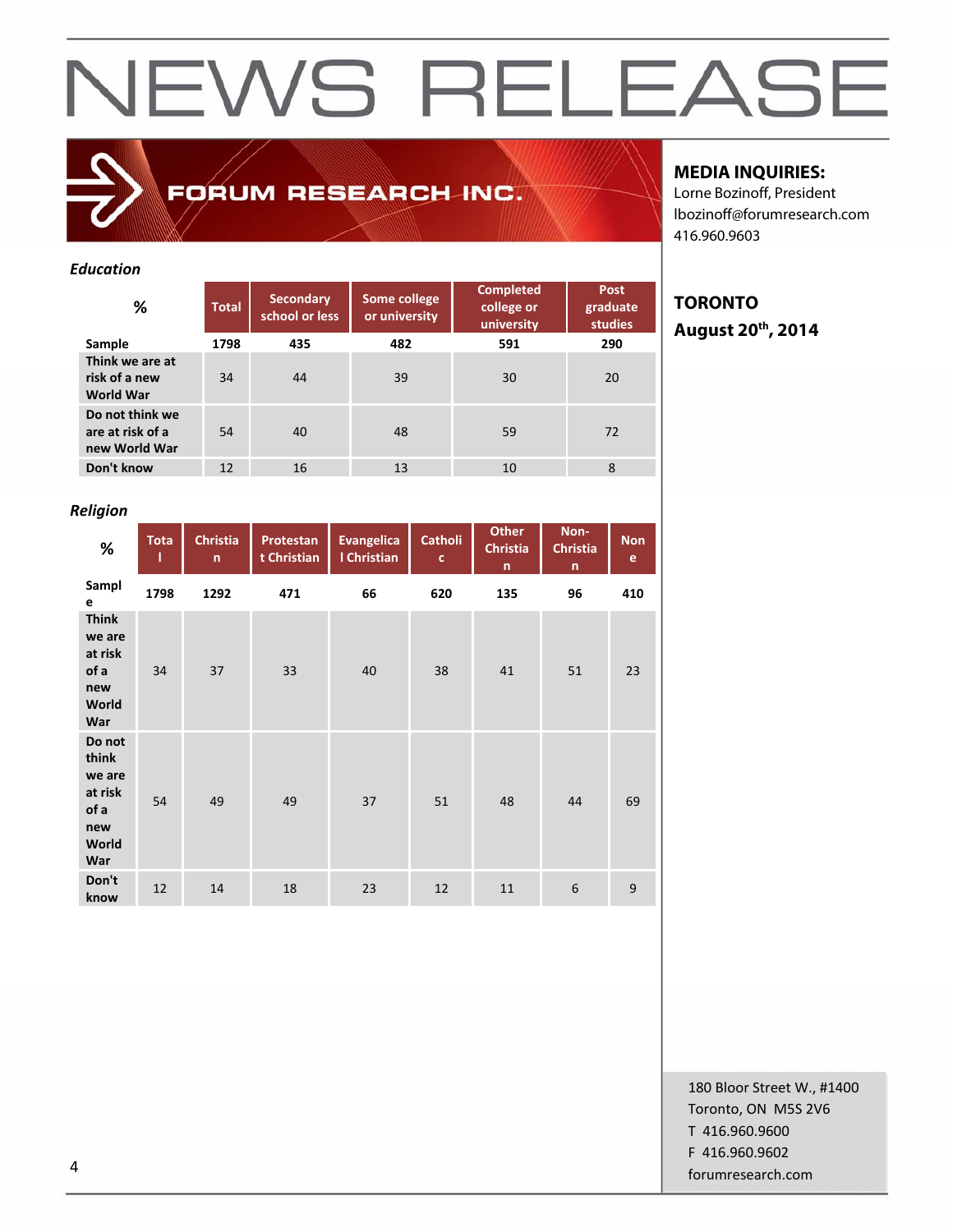#### *Canada in New Cold War with Russia*

*'Do you think Canada is in a new Cold War with Russia or not?'*

#### *[All Respondents]*

#### *Age / Gender*

| %                            |      |     |     |     |     |     |     | Total   18-34   35-44   45-54   55-64   65+   Male   Female |
|------------------------------|------|-----|-----|-----|-----|-----|-----|-------------------------------------------------------------|
| Sample                       | 1798 | 121 | 172 | 336 | 491 | 678 | 878 | 920                                                         |
| We are in a new Cold War     | 33   | 23  | 32  | 34  | 41  | 44  | 35  | 32                                                          |
| We are not in a new Cold War | 53   | 63  | 56  | 54  | 42  | 40  | 54  | 52                                                          |
| Don't know                   | 14   | 14  | 12  | 12  | 17  | 15  |     | 17                                                          |

FORUM RESEARCH INC.

#### *Region / Language*

| ℅                                      | <b>Total</b> | Atl | Que | ON  | Man/Sask | AB  | <b>BC</b> | <b>English</b> | <b>French</b> |
|----------------------------------------|--------------|-----|-----|-----|----------|-----|-----------|----------------|---------------|
| Sample                                 | 1798         | 132 | 440 | 626 | 144      | 190 | 266       | 1408           | 390           |
| We are in a new Cold<br>War            | 33           | 26  | 40  | 31  | 32       | 34  | 31        | 30             | 44            |
| We are not in a new<br><b>Cold War</b> | 53           | 46  | 48  | 55  | 59       | 53  | 57        | 55             | 44            |
| Don't know                             | 14           | 28  | 12  | 14  | 9        | 13  | 12        | 14             | 12            |

#### *Federal Vote Preference*

| %                            | <b>Total</b> | Cons | Lib | NDP | Green      |    | <b>Bloc</b>   Other Parties |
|------------------------------|--------------|------|-----|-----|------------|----|-----------------------------|
| <b>Sample</b>                | 1798         | 542  | 649 | 274 | <b>110</b> | 74 | 69                          |
| We are in a new Cold War     | 33           | 39   | 34  | 30  | 32         | 32 | 35                          |
| We are not in a new Cold War | 53           | 51   | 57  | 56  | 44         | 58 | 50                          |
| Don't know                   | 14           | 11   | 9   | 15  | 24         | 10 | 16                          |

#### *Education*

| %                                  | <b>Total</b> | <b>Secondary</b><br>school or less | Some college<br>or university | <b>Completed</b><br>college or<br>university | Post<br>graduate<br><b>studies</b> |
|------------------------------------|--------------|------------------------------------|-------------------------------|----------------------------------------------|------------------------------------|
| Sample                             | 1798         | 435                                | 482                           | 591                                          | 290                                |
| We are in a<br>new Cold War        | 33           | 32                                 | 33                            | 36                                           | 31                                 |
| We are not in<br>a new Cold<br>War | 53           | 46                                 | 50                            | 54                                           | 64                                 |
| Don't know                         | 14           | 23                                 | 18                            | 10                                           | 5                                  |

#### **MEDIA INQUIRIES:**

Lorne Bozinoff, President lbozinoff@forumresearch.com 416.960.9603

## **TORONTO August 20th, 2014**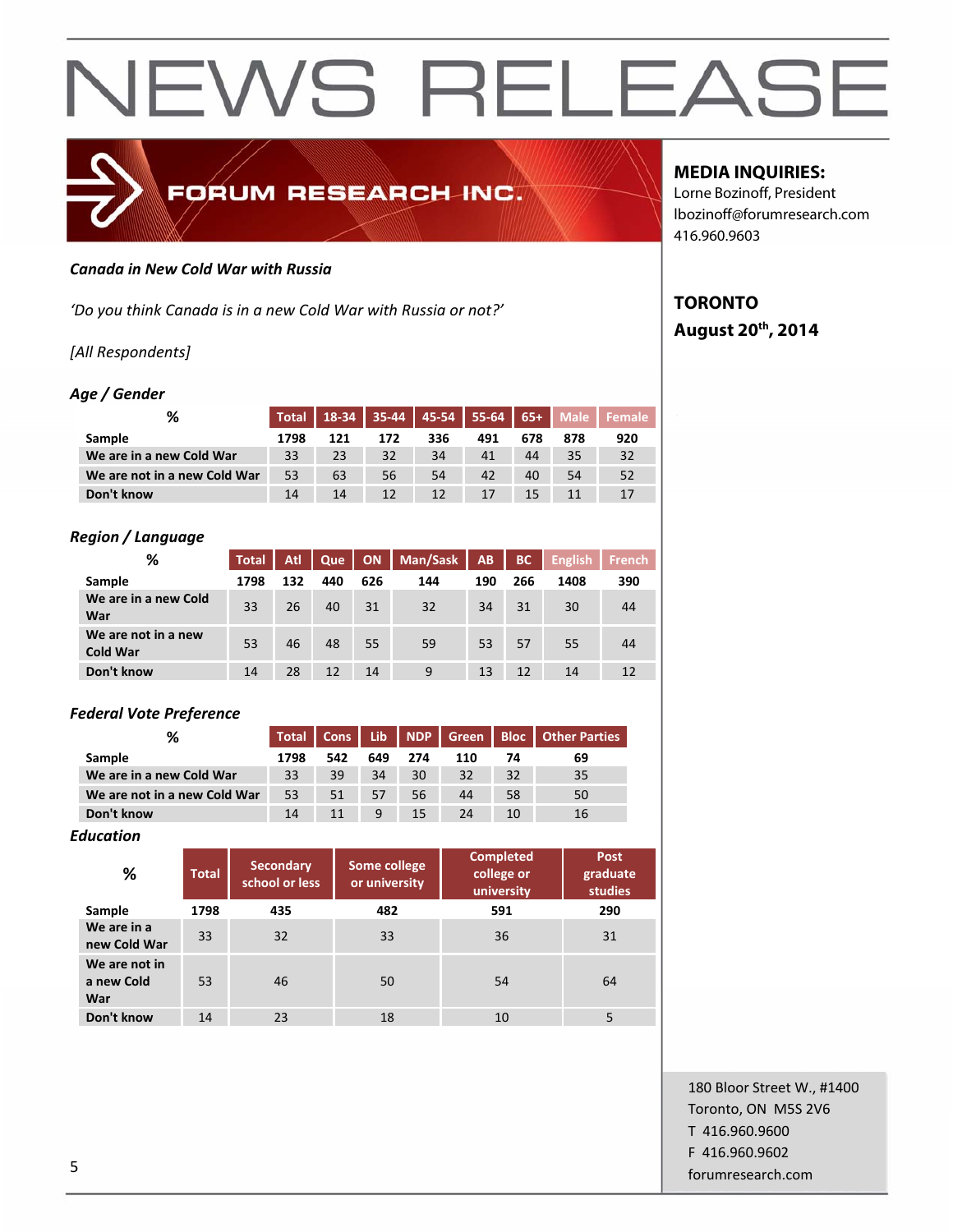**Cold War**

**We are not in a new Cold War**

**Don't**

*Religion* **% Tota l Christia n Protestan t Christian Evangelica l Christian Catholi c Other Christia n Non‐ Christia n Non e Sampl <sup>e</sup> <sup>1798</sup> <sup>1292</sup> <sup>471</sup> <sup>66</sup> <sup>620</sup> <sup>135</sup> <sup>96</sup> <sup>410</sup> We are in a new** 33 36 37 39 36 34 42 24

FORUM RESEARCH INC.

53 49 45 45 50 52 49 64

**know** 14 15 18 16 13 14 9 12

### **MEDIA INQUIRIES:**

Lorne Bozinoff, President lbozinoff@forumresearch.com 416.960.9603

## **TORONTO August 20th, 2014**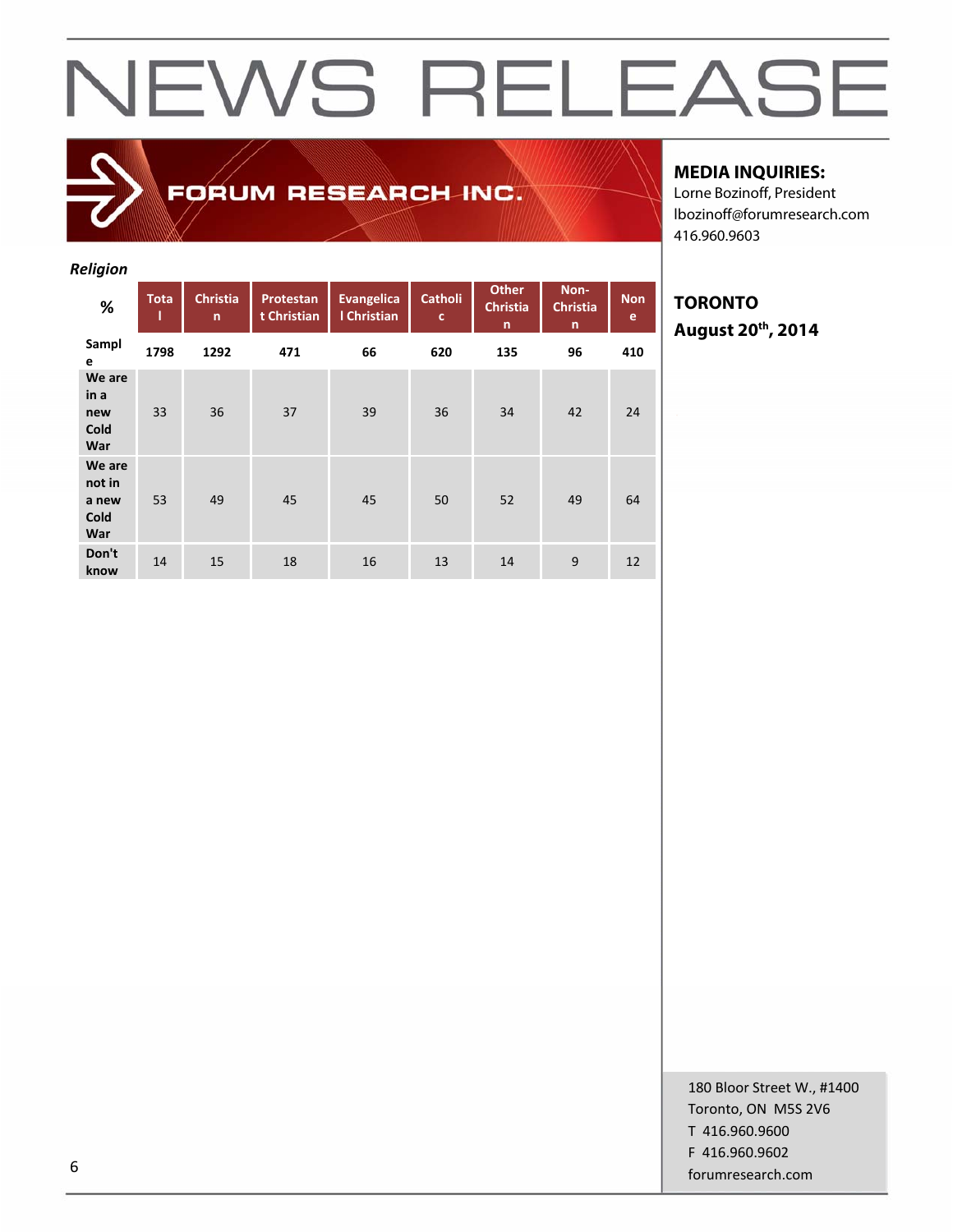#### *Best Way to Handle Relations with Russia*

*'Which of the following do you think is the best way to handle our relations with Russia and Ukraine right now?'*

FORUM RESEARCH INC.

#### *[All Respondents]*

#### *Age / Gender*

| %                                                     | <b>Total</b> | $18 -$<br>34 | $35 -$<br>44   | 45-<br>54      | $55 -$<br>64   | $65+$        | <b>Male</b>    | <b>Female</b>  |
|-------------------------------------------------------|--------------|--------------|----------------|----------------|----------------|--------------|----------------|----------------|
| Sample                                                | 1798         | 121          | 172            | 336            | 491            | 678          | 878            | 920            |
| Do nothing                                            | 20           | 25           | 14             | 19             | 17             | 20           | 20             | 19             |
| <b>Increase financial sanctions</b><br>against Russia | 26           | 22           | 27             | 29             | 31             | 22           | 28             | 23             |
| Cut off all trade and travel to<br>and from Russia    | 16           | 11           | 18             | 17             | 17             | 19           | 13             | 18             |
| <b>Support Ukraine with military</b><br>supplies      | 11           | 9            | 8              | 12             | 12             | 18           | 13             | 10             |
| <b>Intervene militarily in Ukraine</b>                | 5            | 3            | 9              | 5              | $\overline{4}$ | 3            | 6              | $\overline{4}$ |
| Declare war on Russia                                 | 3            | 8            | $\overline{2}$ | $\overline{2}$ | $\overline{2}$ | $\mathbf{1}$ | $\overline{4}$ | $\overline{3}$ |
| Something else                                        | 13           | 18           | 15             | 11             | 11             | 10           | 12             | 15             |
| Don't know                                            | 6            | 5            | 7              | 5              | 7              | 6            | 4              | 8              |

#### *Region / Language*

| ℅                                                               | <b>Total</b> | Atl                      | Que            | ON  | Man/Sask       | <b>AB</b> | <b>BC</b>      | <b>English</b> | <b>French</b>  |
|-----------------------------------------------------------------|--------------|--------------------------|----------------|-----|----------------|-----------|----------------|----------------|----------------|
| Sample                                                          | 1798         | 132                      | 440            | 626 | 144            | 190       | 266            | 1408           | 390            |
| Do nothing                                                      | 20           | 16                       | 21             | 20  | 13             | 19        | 22             | 19             | 24             |
| <b>Increase financial</b><br>sanctions against<br><b>Russia</b> | 26           | 21                       | 24             | 27  | 29             | 23        | 26             | 26             | 26             |
| Cut off all trade and<br>travel to and from<br><b>Russia</b>    | 16           | 19                       | 13             | 18  | 16             | 16        | 15             | 17             | 13             |
| <b>Support Ukraine with</b><br>military supplies                | 11           | 7                        | 9              | 10  | 17             | 19        | 14             | 12             | 10             |
| Intervene militarily in<br><b>Ukraine</b>                       | 5            | $\overline{\phantom{0}}$ | 6              | 5   | $\overline{2}$ | 8         | $\overline{a}$ | $\overline{4}$ | 6              |
| Declare war on Russia                                           | 3            | $\mathbf{1}$             | $\overline{4}$ | 5   | $\Omega$       | $\Omega$  | $\overline{a}$ | 3              | $\overline{4}$ |
| Something else                                                  | 13           | 26                       | 17             | 10  | 16             | 9         | 12             | 14             | 12             |
| Don't know                                                      | 6            | 8                        | 6              | 6   | $\overline{7}$ | 6         | $\overline{4}$ | 6              | 6              |

#### **MEDIA INQUIRIES:**

Lorne Bozinoff, President lbozinoff@forumresearch.com 416.960.9603

## **TORONTO August 20th, 2014**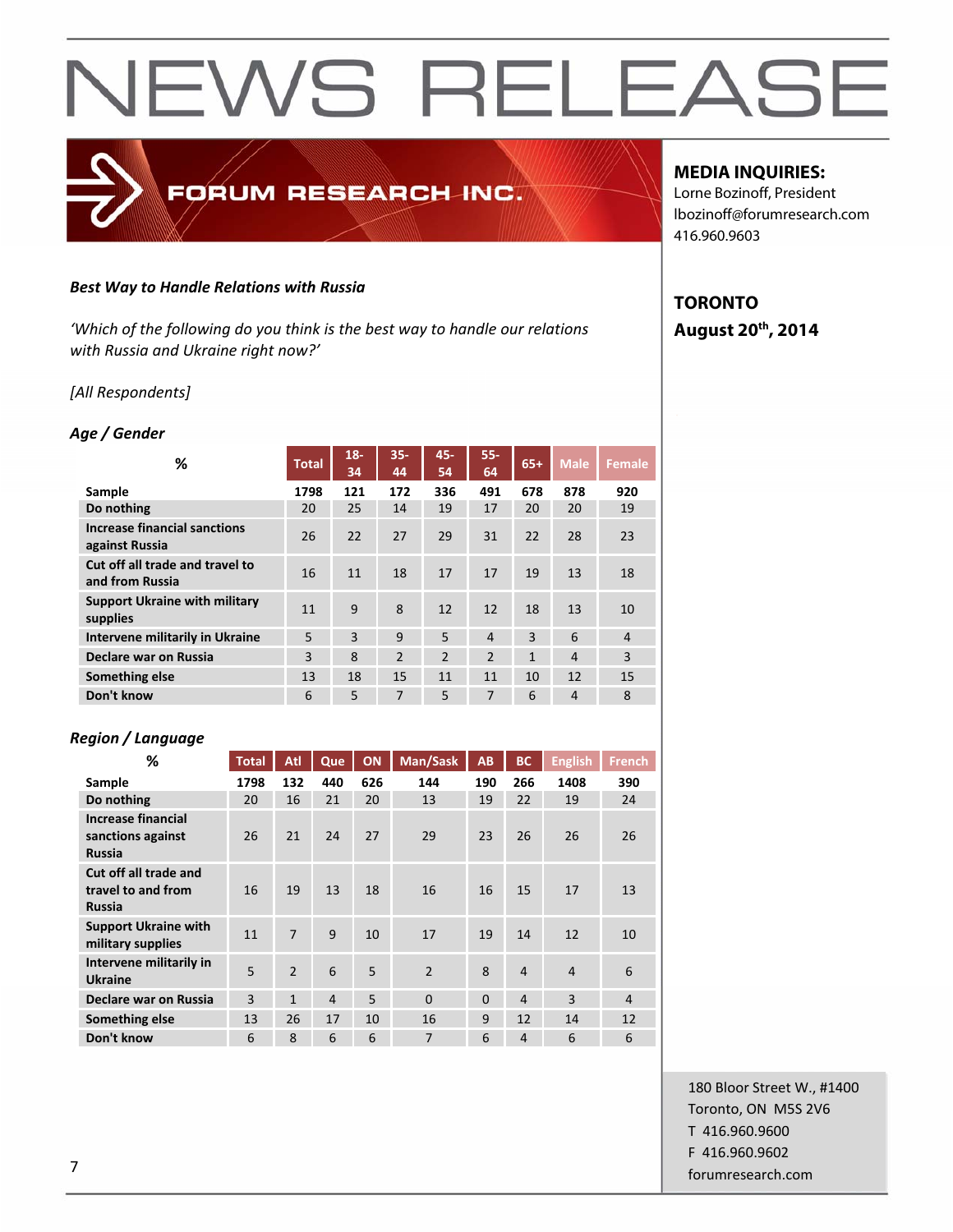FORUM RESEARCH INC.

### **MEDIA INQUIRIES:**

Lorne Bozinoff, President lbozinoff@forumresearch.com 416.960.9603

#### *Federal Vote Preference*

| ℅                                                     | <b>Total</b> | <b>Cons</b>    | Lib            | <b>NDP</b> | <b>Green</b>   | <b>Bloc</b> | <b>Other</b><br><b>Parties</b> |
|-------------------------------------------------------|--------------|----------------|----------------|------------|----------------|-------------|--------------------------------|
| Sample                                                | 1798         | 542            | 649            | 274        | 110            | 74          | 69                             |
| Do nothing                                            | 20           | 14             | 23             | 15         | 20             | 20          | 29                             |
| Increase financial sanctions against<br><b>Russia</b> | 26           | 29             | 27             | 31         | 16             | 21          | 13                             |
| Cut off all trade and travel to and<br>from Russia    | 16           | 21             | 14             | 16         | 12             | 19          | 15                             |
| <b>Support Ukraine with military</b><br>supplies      | 11           | 14             | 13             | 11         | 5              | 8           | 3                              |
| Intervene militarily in Ukraine                       | 5            | 6              | $\overline{4}$ | 6          | $\mathfrak{p}$ | 6           | 6                              |
| Declare war on Russia                                 | 3            | $\overline{2}$ | 2              | $\Omega$   | 17             | 3           | 13                             |
| Something else                                        | 13           | 8              | 13             | 16         | 22             | 14          | 17                             |
| Don't know                                            | 6            | 6              | $\overline{4}$ | 5          | 5              | 8           | 4                              |

### **TORONTO August 20th, 2014**

#### *Education*

| %                                                               | <b>Total</b> | <b>Secondary</b><br>school or less | Some college<br>or university | <b>Completed</b><br>college or<br>university | Post<br>graduate<br><b>studies</b> |  |
|-----------------------------------------------------------------|--------------|------------------------------------|-------------------------------|----------------------------------------------|------------------------------------|--|
| Sample                                                          | 1798         | 435                                | 482                           | 591                                          | 290                                |  |
| Do nothing                                                      | 20           | 24                                 | 18                            | 17                                           | 21                                 |  |
| <b>Increase financial</b><br>sanctions against<br><b>Russia</b> | 26           | 14                                 | 30                            | 30                                           | 25                                 |  |
| Cut off all trade and<br>travel to and from<br><b>Russia</b>    | 16           | 18                                 | 15                            | 16                                           | 16                                 |  |
| <b>Support Ukraine</b><br>with military<br>supplies             | 11           | 13                                 | 8                             | 11                                           | 14                                 |  |
| <b>Intervene militarily</b><br>in Ukraine                       | 5            | $\overline{7}$                     | $\overline{4}$                | 5                                            | $\overline{2}$                     |  |
| Declare war on<br><b>Russia</b>                                 | 3            | $\overline{7}$                     | $\overline{4}$                | $\mathbf{1}$                                 | $\mathcal{P}$                      |  |
| Something else                                                  | 13           | 8                                  | 13                            | 15                                           | 17                                 |  |
| Don't know                                                      | 6            | 8                                  | 9                             | $\overline{4}$                               | 3                                  |  |

180 Bloor Street W., #1400 Toronto, ON M5S 2V6 T 416.960.9600 F 416.960.9602 example and the state of the state of the state of the state of the state of the state of the state of the state of the state of the state of the state of the state of the state of the state of the state of the state of th